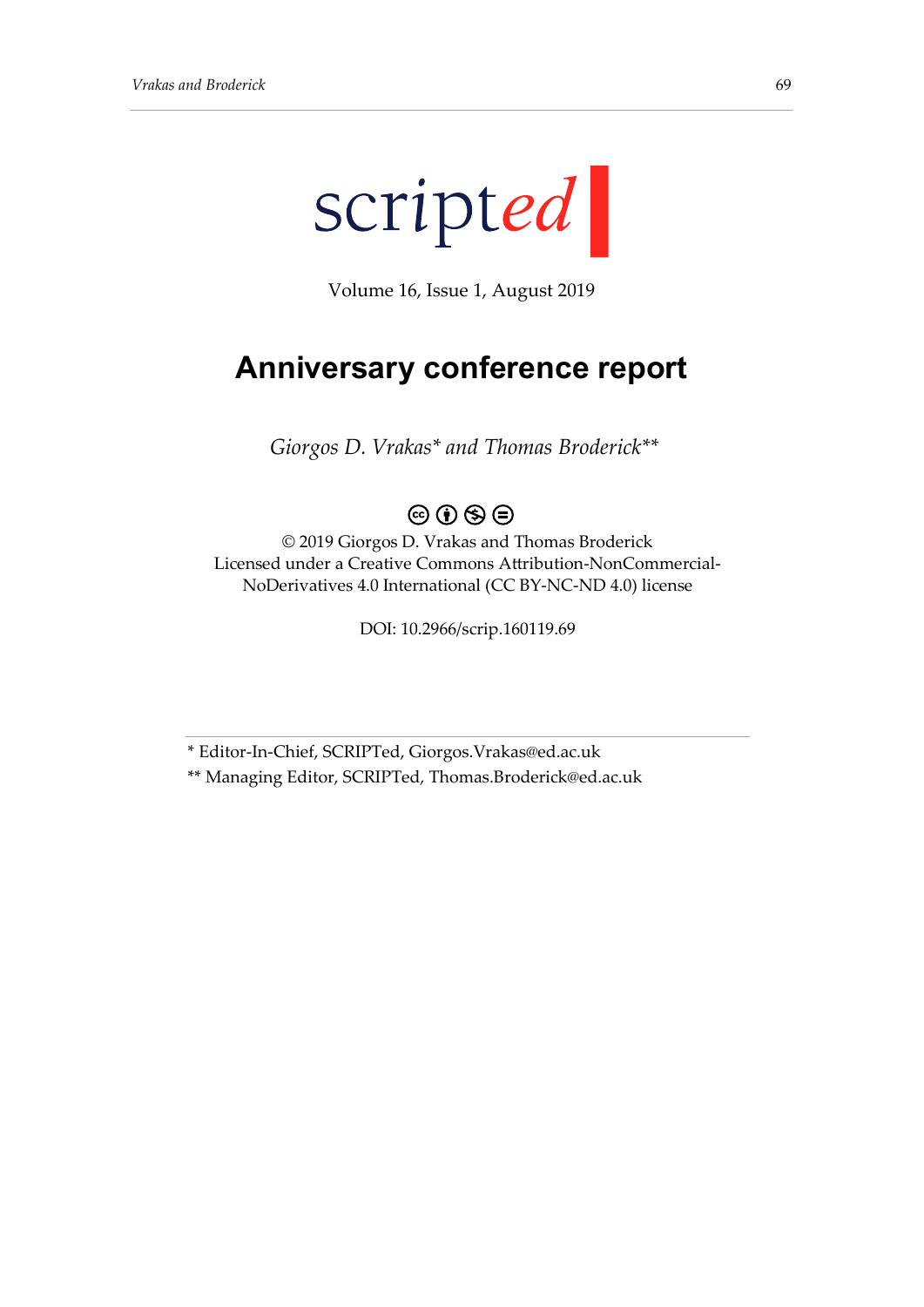The conference began with an introduction by the editor in chief (Giorgos D. Vrakas) welcoming everyone to the conference and outlining the format of the day's talks i.e. 30 minutes per speaker with a 15-minute question and answer session at the end, followed by a round table open discussion where the audience would be able to engage in a discussion with the speakers.

Mr Nicolas Jondet introduced the first speaker of the day, Professor Burkhard Schafer, whose talk was entitled "Johnny 5 Needs Input - Legal Tech, Digital Publishing and the Future of Law" and proposed that the way we think about the law has progressively changed by the way we communicate the law. Professor Schafer began by using the example of how pencils changed note taking abilities of lawyers, which in turn translated to greater access to legal knowledge. However, this greater access to knowledge was met with increased barriers in the form of archaic and cryptic language, thereby making it harder for the lay person to understand the law and allowing for the legal profession to maintain the knowledge monopoly over legal knowledge. The talk then moved to illustrating how disruptive technology, this time AI in the form of information retrieval tools were once again challenging the knowledge monopoly of legal knowledge. It was then asked whether increased access to justice in the form of AI could in turn translate to the death of the legal profession. Schafer indicated that legal precedent is set through the creative use of abnormal thinking made by human lawyers i.e. "finding that one uncited case which would tip the balance in your favour". Hence, Schafer believes that it is unlikely that AI will destroy the legal profession, but the way in which lawyers are trained will have to change e.g. in the form of creative legal thinking. Finally, the talk closed by saying that holders of legal data like LexisNexis are those who will hold all power in the future and that open access journals will be the only form of access to justice in the future.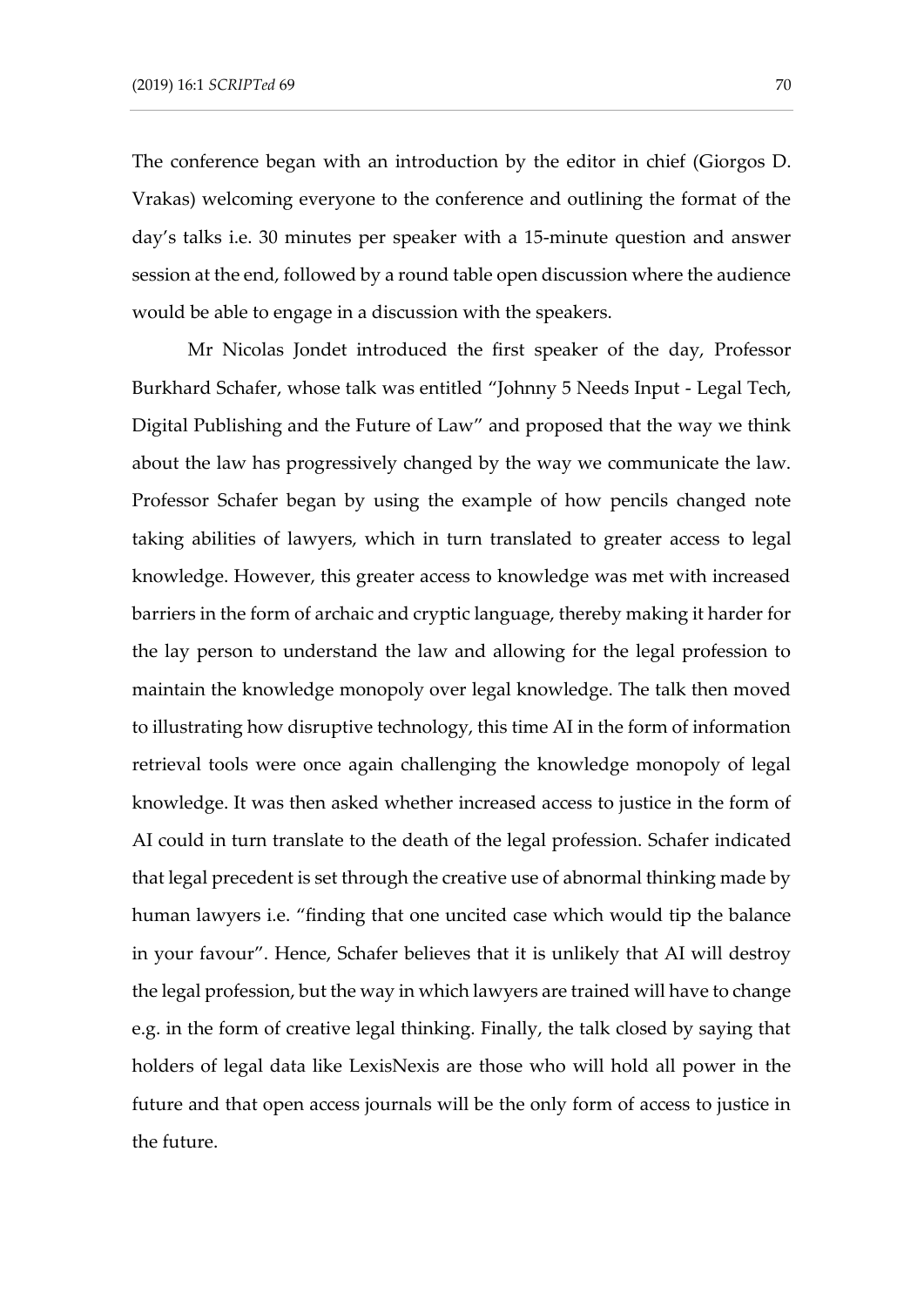Mr Thomas Broderick introduced Dr Andres Guadamuz whose talk was entitled "Do Androids Dream of Electric Copyright?". Dr Guadamuz began by showing several different pieces of art and asking the crowd by a show of hands which ones they thought were created by a machine, a game he called "BOT or NOT". It turned out that all apart from the last photo shown were created by machines. Dr Guadamuz stated that this is not only true for artistic expressions in the form of illustrations but also exits in music, games, and poetry etc. Dr Guadamuz asked whether works created by machines would be regarded as new works, and if so, whether they would be protected by copyright and who would be regarded as the author of this "new work". Dr Guadamuz then discussed approaches in different jurisdictions from the UK to the US, Japan and Australia, demonstrating how different jurisdictions have dealt with the issue of ownership over machine created works.

The final speaker of the day, Ms Annie Sorbie was introduced by Dr Catriona McMillan. Annie took us on a journey as to how she developed her talk entitled Our Genomic Future: Genome-edited Babies and Beyond. She began by analysing the interrelations between medicine, law, society and technology, noting the fact that she could have chosen any number of topics, but chose genome edited babies since it was topical and seemed to match the historical development of *SCRIPTed* as well. This was illustrated using a graph demonstrating that scientific experiments relating to genome editing began around the same time that *SCRIPTed* was established and that only recently, the first genome edited baby was born. Ms Annie Sorbie demonstrated that there was a lot of uncertainty around legal and ethical issues surrounding the birth of the first genome edited baby and how this would affect future generations. The talk concluded by saying that a lot more ethical and legal work would have to be carried out in the field of genome editing.